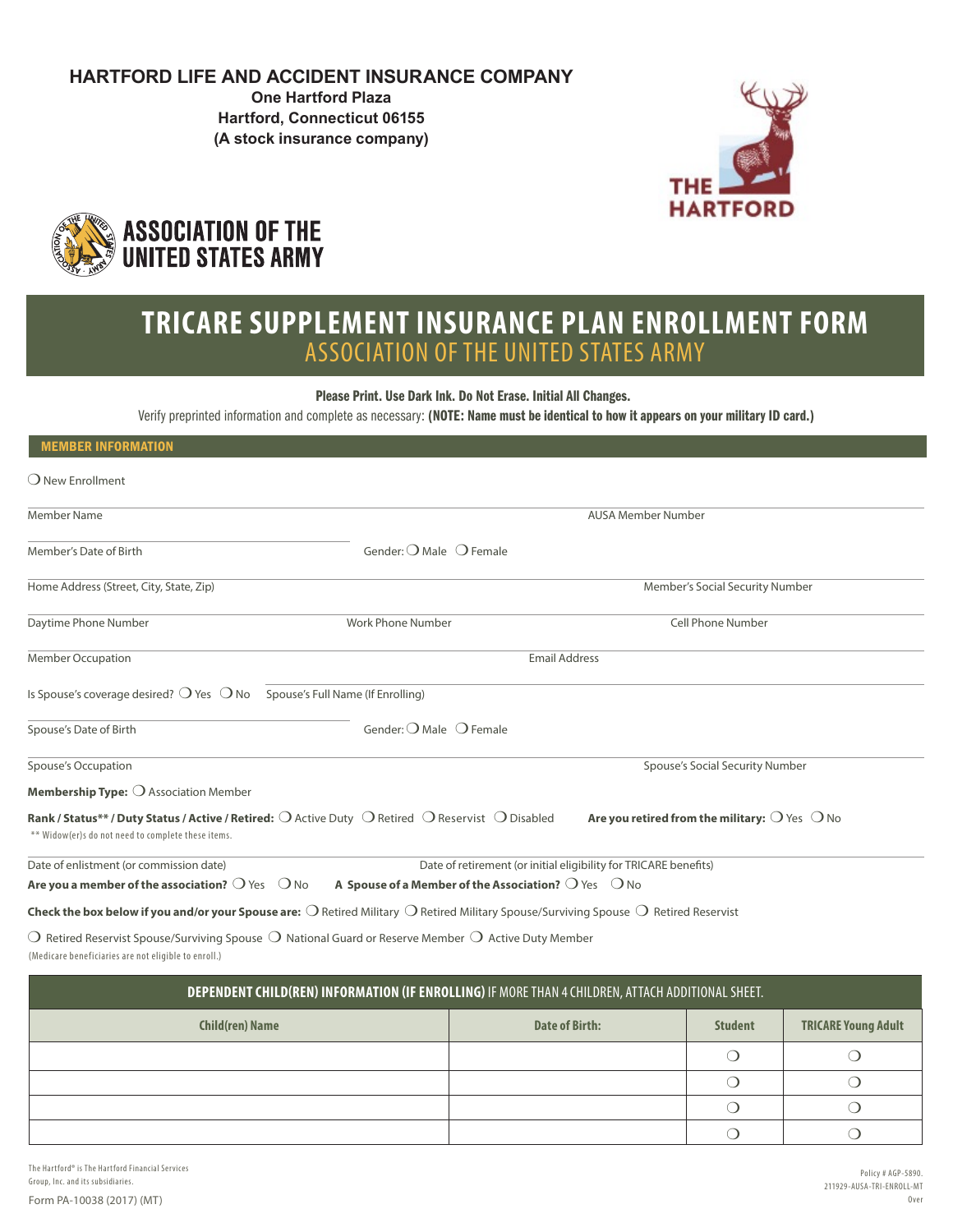Please select the Association TRICARE Supplement you want. Choose a plan for everyone you want to cover. (Note: You or your Spouse qualify as a nonsmoker if you or your Spouse haven't smoked a cigarette, cigar, or used a pipe or chewing tobacco, nicotine product or snuff in the past 12 months.)

Family members can choose different plans. You do not need to take the same coverage.

**NOTE:** Your TRICARE Supplement Selection must match your TRICARE Health Plan.

 $\bigcirc$  TRICARE Select Retiree In/Out  $\bigcirc$  Retiree TRICARE Prime Supplement  $\bigcirc$  TRICARE Select Active Duty Family Plans  $\bigcirc$  TRICARE Reserve Select Supplement

**Deductible Option:** ❍ In/Outpatient ❍ Inpatient only ❍ Individual ❍ Family

I hereby enroll for the following coverage (check all that apply):

 $\bigcirc$  Member  $\bigcirc$  Spouse Name

❍ Dependent Child(ren) Under age 21 (under 23 if a full-time student)

If enrolling in the TRICARE Prime Supplement (or USFHP), please tell us the date your TRICARE Prime (or USFHP) protection started:

#### **Smoker Status: (Required)**

**Member:** ❍ Non-Smoker ❍ Smoker **Spouse:** ❍ Non-Smoker ❍ Smoker

If you're Retired military status and you're enrolling your Dependent, you must also enroll. If you're Active Duty military status, only Dependent coverage is available. If Family coverage is desired, please complete the following:

| <b>Name</b> | <b>Date of Birth:</b> | <b>Student</b> | <b>TRICARE Young Adult</b> |
|-------------|-----------------------|----------------|----------------------------|
|             |                       |                |                            |
|             |                       |                |                            |
|             |                       |                |                            |
|             |                       |                |                            |

**Note:** Dependent Children must be under age 21 (23 if a full-time student).

| PLEASE ANSWER QUESTIONS (EVEN IF ONLY REQUESTING CHILD COVERAGE), READ, SIGN AND DATE.                                                                                           | <b>MEMBER</b> | <b>SPOUSE</b> |
|----------------------------------------------------------------------------------------------------------------------------------------------------------------------------------|---------------|---------------|
| A. Have you, or anyone enrolling for coverage, smoked cigarettes, cigars, or used a pipe, chewing tobacco, nicotine product or snuff<br>within the past 12 months?               | OYON          | OYON          |
| B. Are you enrolling within 30 days of the date your employer health insurance ends because you are no longer an eligible participant<br>in the program?                         | OYON          | OYON          |
| C. Are you enrolling within 60 days of termination of Active Duty service or within 30 days of initial eligibility for TRICARE benefits?                                         | OYON          | OYON          |
| <b>D.</b> Are you enrolling within 30 days of Active Duty service and has your family been insured under the TRICARE Active Duty<br>Supplement prior to your retirement?         | OYON          | OYON          |
| <b>E.</b> Have you enrolled in the TRICARE Reserve Select within the past 30 days?                                                                                               | OYON          | OYON          |
| F. Are you changing from our TRICARE Prime Supplement to our TRICARE Select Supplement on your Prime Anniversary Date or<br>because you have moved outside of the Prime Network? | OYON          | OYON          |
| G. Are you changing from our TRICARE Select Supplement to our TRICARE Select Prime Supplement on your Select Anniversary Date?                                                   | OYON          | OYON          |

#### CONFIRMATION PLEASE READ, SIGN AND DATE:

I acknowledge that I have been given the opportunity to enroll in the AUSA TRICARE Supplement Insurance Plan and that I am age 64 or younger, unless ineligible for Medicare, an AUSA Member and that the above information is complete to the best of my knowledge.

I understand that this program may not cover pre-existing conditions (conditions for which I received medical advice or treatment within 6 months prior to the effective date of coverage or until the coverage has been in ef months). This pre-existing condition limitation will not apply if waived in accordance with policy provisions.

I understand that my coverage will become effective on the first day of the month following receipt of my completed Enrollment Form and payment of my initial premium.

I understand that eligibility to receive benefits under the TRICARE Retiree Supplement is dependent on my (or my deceased spouse's) entitlement to uniformed services retired pay.

I understand and agree that insurance will go into effect upon receipt of my first premium payment and this Enrollment Form and remain in effect only in accordance with the provisions, terms and conditions of the insurance I understand and agree that only the insurance policy issued to Association can fully describe the provisions, terms, conditions, limitations and exclusions of my insurance.

Do you wish to receive your Certificate of Insurance by secure email?  $\bigcirc$  Yes  $\bigcirc$  No

If the "Yes" checkbox is selected, please provide your email address \_